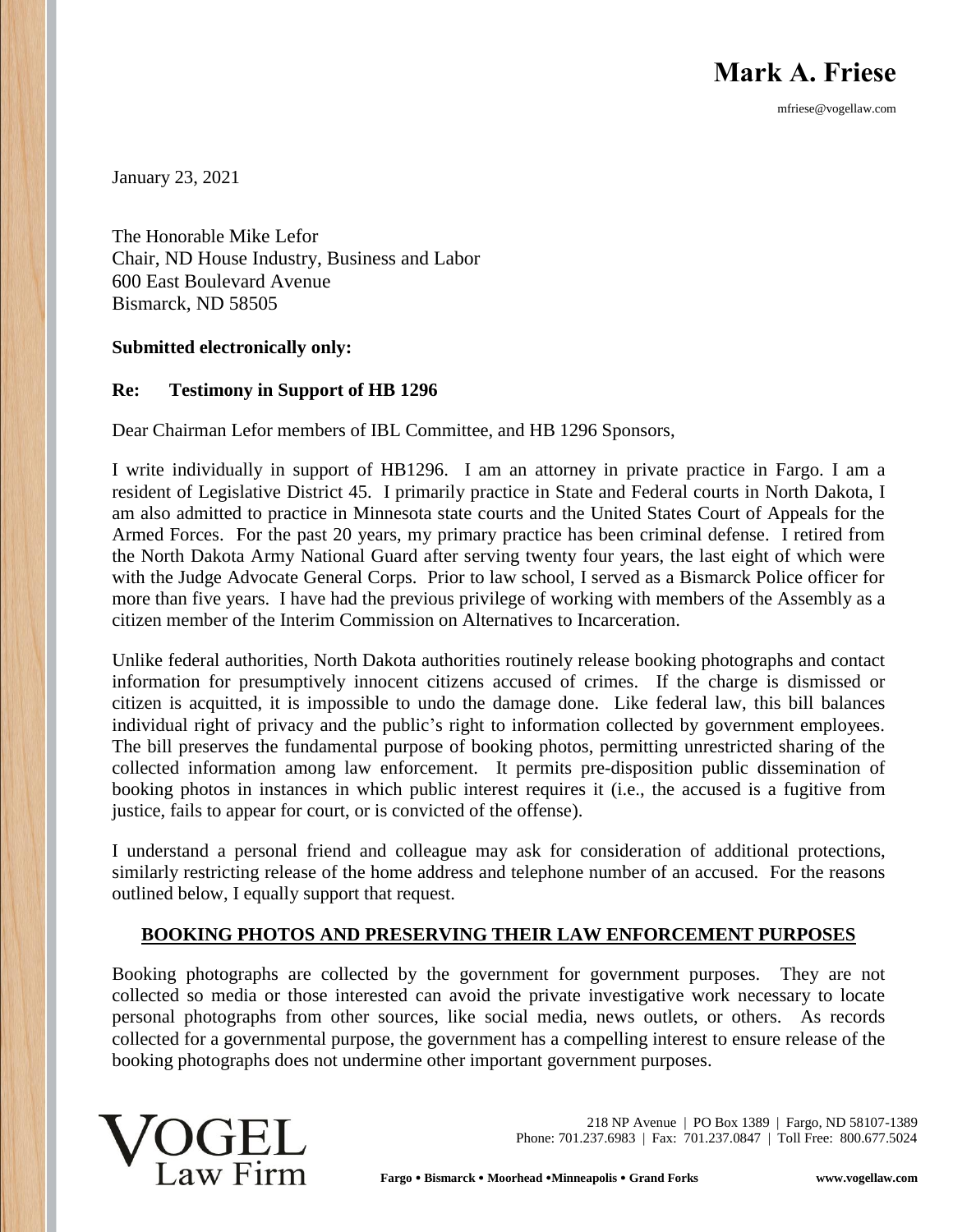The Honorable Mike Lefor January 23, 2021 Page 2

Routine release of booking photographs creates a risk of suppression of evidence in criminal courts. Court proceedings may include identification testimony. A witness to the crime may be asked to identify the suspect in court. If that witness has observed widespread public dissemination of a booking photograph, challenges may arise to the identification testimony—i.e., it is not reliable because it is based on seeing the published photograph rather than personally observing the person depicted. The result may be suppression of identification testimony, or more aptly, undermining the prosecution's case. *See e.g*., *New Jersey v. Green*, 216 A.3d 104 (N.J. 2019) (holding out-of-court identification was undermined by mugshot exposure and suppressing the identification testimony).

## **STATES MOVING TO PROTECT BOOKING PHOTOGRAPHS PRIOR TO CONVICTION**

The National Conference of State Legislatures (NCSL) has a comprehensive compilation of state laws and the growing trend to protect the confidentiality of booking photographs until conviction. Like this bill, states implementing protections have specific exceptions, permitting release in the interest of public safety, like when the accused is a fugitive from justice. The trends and compiled NCSL data may be helpful for your consideration: [https://www.ncsl.org/research/telecommunications-and](https://www.ncsl.org/research/telecommunications-and-information-technology/mug-shots-and-booking-photo-websites.aspx)[information-technology/mug-shots-and-booking-photo-websites.aspx](https://www.ncsl.org/research/telecommunications-and-information-technology/mug-shots-and-booking-photo-websites.aspx)

## **FEDERAL LAW ENFORCEMENT EMPLOYS AN APPROACH SIMILAR TO THIS BILL**

Until 2016, Federal law enforcement routinely released booking photographs. Similar to North Dakota's open records law, N.D.C.C. Ch. 44-04, the federal Freedom of Information Act (FOIA), 5 U.S.C. § 552, governs the release and dissemination of information collected by governmental employees. In 2016, the United States Court of Appeals for the Sixth Circuit reversed twenty years of precedent, concluding citizens "enjoy a non-trivial privacy interest in their booking photos" and held routine release of booking photographs during ongoing criminal proceedings violated the FOIA. *Detroit Free Press Inc. v. United States Dept. of Justice*, 829 F.3d 478 (6th Cir. 2016).

The *Free Press* court recognized the FOIA's competing interests: a "general philosophy of full agency disclosure," balanced with a need to restrict information complied for law enforcement purposes when restriction is necessary to protect against "an unwarranted invasion of personal privacy." *Id.* at 480. Addressing personal privacy, the court described booking photos as:

- "snapped 'in the vulnerable and embarrassing moments immediately after [the person is] accused, taken into custody, and deprived of most liberties'"
- "[m]ore than just 'vivid symbols of criminal *accusation*"
- Conveying "*guilt* to the viewer"
- Uniformly interpreted "with guilt and criminality"
- "effectively eliminating the presumption of innocence and replacing it with an unmistakable badge of criminality"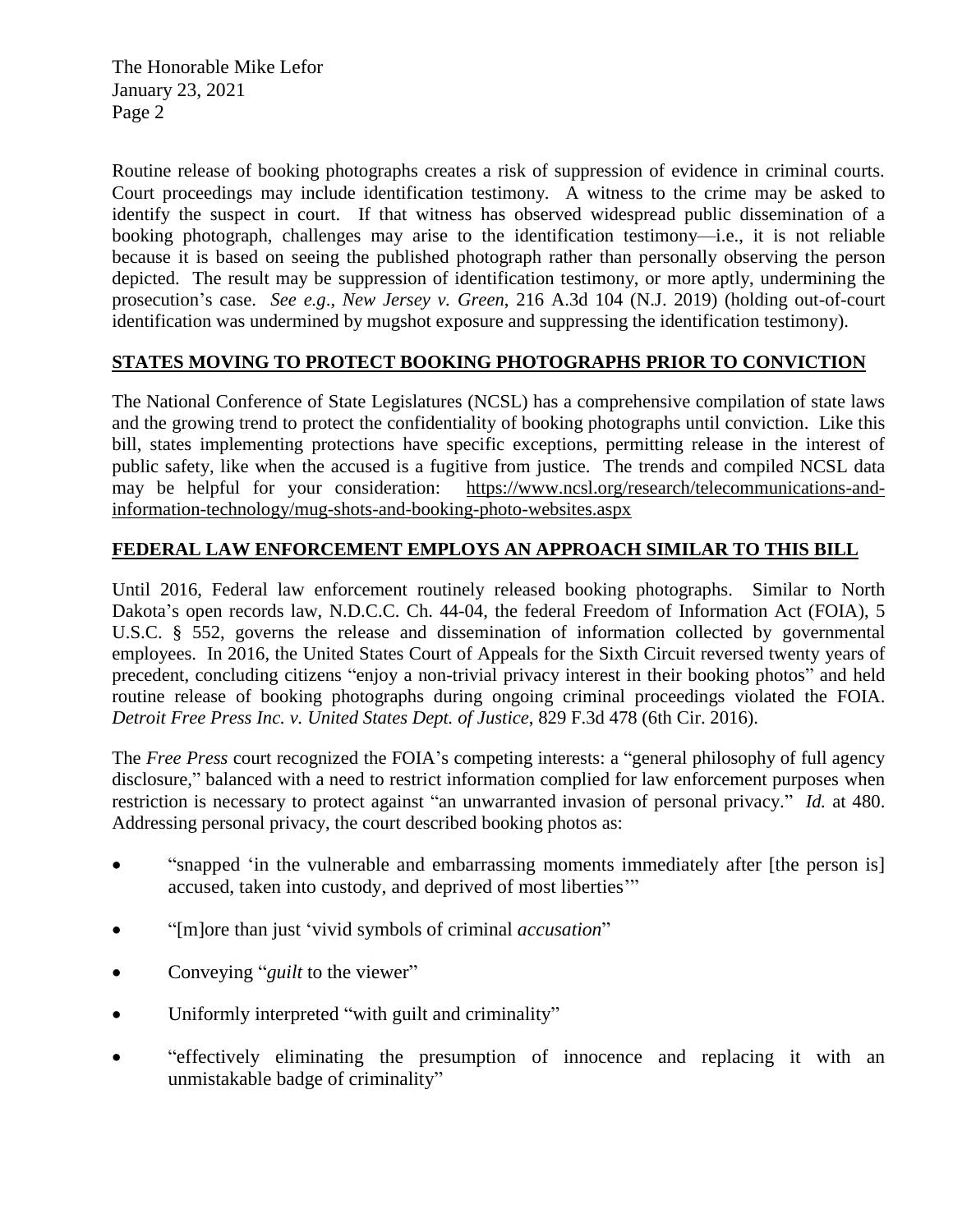The Honorable Mike Lefor January 23, 2021 Page 3

The court went on to note: "A disclosed booking photo casts a long, damaging shadow over the depicted individual." The court further noted mug-shot collection websites harvest booking photos, posting them online, and demanding a ransom to remove them. Ultimately, recognizing the change in technology and the ubiquity of the internet, in overruling its 1996 decision holding FOIA required the release of booking photographs, the court recognized that ten years earlier it "could not have known or expected that a booking photo could haunt the depicted individual for decades." As a result of this case, federal law enforcement rarely releases booking photographs, reserving release for instances when public safety requires it.

I urge members to review the decision: <https://caselaw.findlaw.com/us-6th-circuit/1742220.html> I urge lawmakers to adopt the rationale of the decision, recommending passage of this bill and implementing protections similar to those provided by federal law.

# **FURTHER PROTECTIONS**

I am told my colleague and friend, Dan Herbel, may ask this Committee to consider amending the bill to include protections against public disclosure of home addresses and telephone numbers for those accused of crimes. For many of the same reasons, and more, I strongly support Mr. Herbel's suggestion.

Collection of personal information and sharing of that information between governmental agencies has unquestionable importance. Prior to conviction, sharing that information with the media, the public, and solicitors generally does not. Law enforcement does not function to limit the legwork a reporter must otherwise complete on her own. More importantly, the law which authorizes collection of data must also protect us all from improper use of that data.

Since arrest and court records have become automated and readily accessible, opportunists have developed mechanisms to mine that data for profit. Like the extortionist mugshot photograph websites discussed in *Detroit Free Press*, other opportunists seeking to take advantage of people at their weakest have begun routinely using police and court records to solicit. Often those solicitations are misleading.

I regularly represent citizens accused of impaired driving. Virtually every client receives an unsolicited letter for installation of ignition interlock devices. The official-looking letters suggest the drivers are required by law to install these expensive devices. But North Dakota law does not require what is suggested. Although I warn prospective clients of this scam, even represented clients have taken the bait. The majority of those accused of this type of offense are unrepresented, and therefore even more vulnerable. Too many people are being duped by opportunists mining law enforcement and court records. Protection is warranted.

Regrettably, even in my profession, opportunists are using these records to send unsolicited representation letters to recent and vulnerable arrestees. Lawmakers should address whether public policy favors the use of open records as a cost-saving measure for lawyers who wish to save the expense of advertising or traditional methods of attracting clients. I personally detest the reality that some within my profession are using public records for personal profit in circumstances in which the